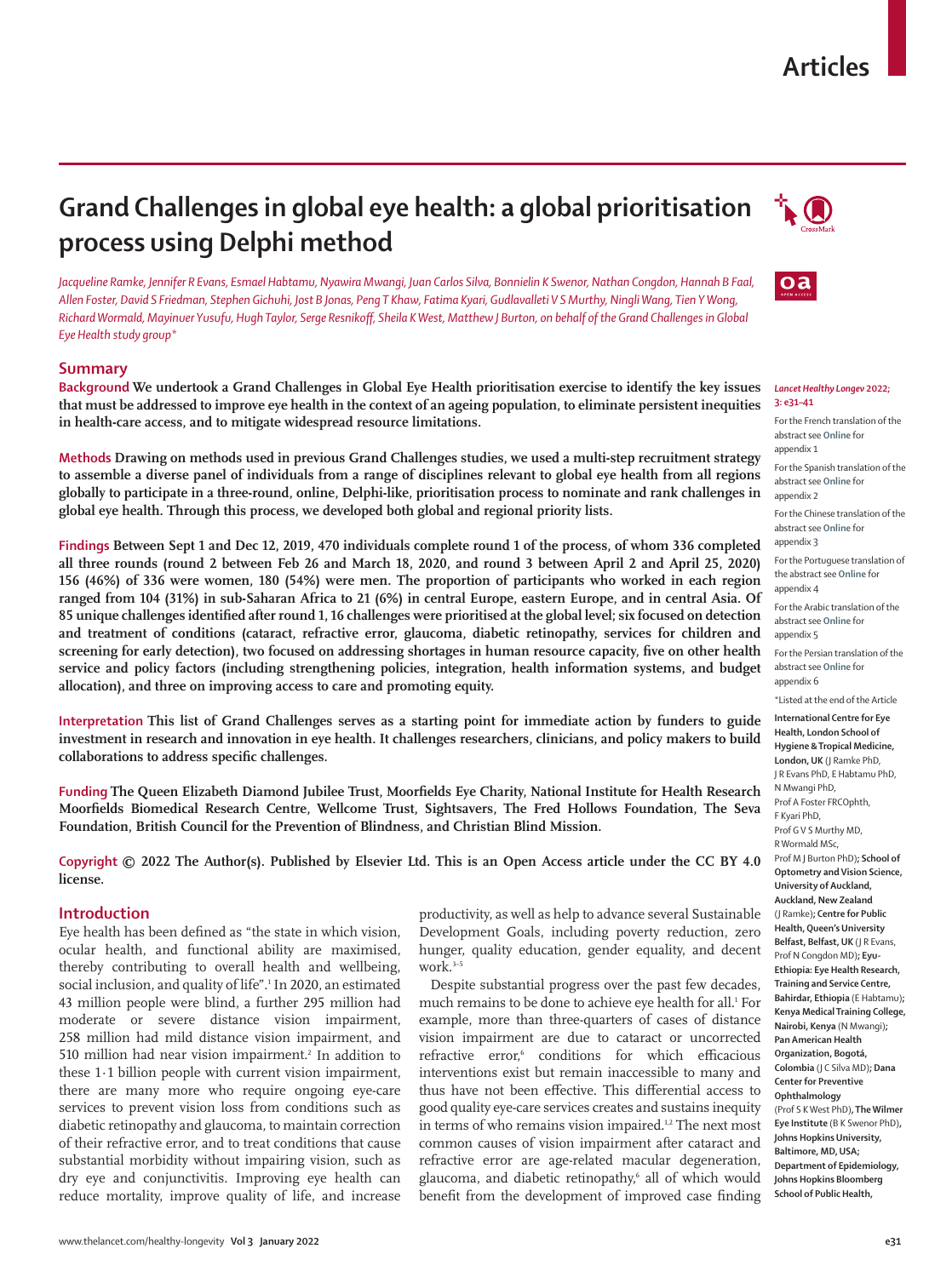**Baltimore, MD, USA**  (B K Swenor)**; Zhongshan Ophthalmic Center, Sun Yatsen University, Guangzhou, China** (Prof N Congdon)**; Orbis International, New York, NY, USA** (Prof N Congdon)**; Department of Ophthalmology, University of Calabar, Calabar, Nigeria**  (Prof H B Faal FRCOphth)**; Africa Vision Research Institute, Durban, Kwa-Zulu Natal, South Africa** (Prof H B Faal)**; Massachusetts Eye and Ear, Harvard Ophthalmology, Harvard Medical School, Boston, MA, USA**  (Prof D S Friedman PhD)**; Department of Ophthalmology, University of Nairobi, Nairobi, Kenya**  (S Gichuhi PhD)**; Institute of Clinical and Scientific Ophthalmology and Acupuncture Jonas & Panda, Heidelberg, Germany**  (Prof J B Jonas PhD)**; Department of Ophthalmology, Medical Faculty Mannheim, Heidelberg University, Mannheim, Germany** (Prof J B Jonas)**; Institute of Molecular and Clinical Ophthalmology Basel, Basel, Switzerland**  (Prof J B Jonas)**; National Institute for Health Research Biomedical Research Centre for Ophthalmology at Moorfields Eye Hospital NHS Foundation Trust and UCL Institute of Ophthalmology, London, UK**  (Prof PT Khaw PhD, R Wormald, Prof M J Burton)**; College of Health Sciences, University of Abuja, Abuja, Nigeria** (F Kyari)**; Indian Institute of Public Health, Hyderabad, India**  (Prof G V S Murthy)**; Beijing Institute of Ophthalmology, Beijing Tongren Eye Center, Beijing Tongren Hospital, Capital Medical University, Beijing, China** 

(Prof N Wang PhD, M Yusufu MTI)**; Beijing Ophthalmology and Visual Sciences Key Laboratory, Beijing, China** (Prof N Wang, M Yusufu)**; Singapore Eye Research Institute, Singapore National Eye Center, Singapore**  (Prof T Y Wong MD)**; Duke-NUS Medical School, Singapore**  (Prof T Y Wong)**; Melbourne School of Population Health, The University of Melbourne, Melbourne, VIC, Australia**  (Prof H Taylor FRANZCO)**; Brien Holden Vision Institute and**

## **Research in context**

# **Evidence before this study**

We searched MEDLINE on Dec 12, 2018, and again on Sept 1, 2021, without language or date restrictions, for original articles using the following terms: ("eye" OR "blind\*" OR "vis\* impair\*" OR "cataract" OR "glaucoma" OR "refractive error" OR "diabetic retinopathy" OR "age-related macular degeneration" OR "cornea\*") AND ("grand challenge\*" OR "priorit\* setting" OR "research priorit\*" OR "health priorit\*"). We reviewed reference lists of all eye health prioritisation processes, identified studies citing them, and asked experts in the field whether they were aware of any further processes. We found no previous Grand Challenges prioritisation exercise in eye health and seven reports of prioritisation processes to identify research priorities. In 2014, the James Lind Alliance in the UK did a survey and identified 11 questions that patients, carers, and clinicians hoped to see answered, with a strong focus on aetiology and prevention. The US National Eye Institute has done consultative strategic planning exercises, most recently in 2012–13 and 2019–21, as well as an Audacious Goals Initiative in 2012 which received more than 450 submissions and resulted in the pursuit of the goal of restoring vision through the regeneration of the retina. We also identified smaller, patientfocused exercises for specific conditions such as retinoblastoma in Canada, age-related macular degeneration in the USA, and herpes simplex keratitis and blepharospasm in the UK. In the global eye health space, we identified a prioritisation exercise that resulted from a workshop attended by 32 leading researchers in 2010 that generated

and delivery of more effective and acceptable treatment options. A further issue for many countries is the low level of integration of eye care services within the broader health system.<sup>17</sup> For example, eye health rarely features in national health policy frameworks (particularly for primary care), is neglected in health workforce planning and the training of generalists, and is often not covered by general health financing mechanisms. An additional issue is the ageing of the global population, because eye health problems increase with age, the number of people in need of eye health services is set to increase in the coming decades, exceeding current resources. For example, despite reductions in the age-standardised prevalence of blindness and vision impairment, the number of people living with vision loss is projected to reach  $1.8$  billion by 2050. $^2$  Finally, although new therapies and new digital technologies (eg, mobile eye care, and telemedicine) are being researched and developed, these remain disproportionately available in high-income countries. Thus we believe that substantial change is needed to achieve eye health for all, leaving no one behind.<sup>1</sup>

As part of the *Lancet Global Health* Commission on Global Eye Health,<sup>1</sup> we conducted a Grand Challenges in

priorities for global and regional blindness prevention research, including health services and access issues.

# **Added value of this study**

By engaging a large and diverse group of eye health stakeholders from all world regions to answer and prioritise responses to one open-ended question, we were able to generate one global and seven regional lists of Grand Challenges in global eye health. By not restricting the type of participant or challenge, our lists were broad in scope and included condition-specific challenges and challenges related to health services and policy. Compared with previous exercises, the larger emphasis on health services and implementation challenges in our final priority list arises from the broader range of participants in our process, including participants from lower-income settings, and reflects the challenges of delivering eye health services in these settings.

## **Implications of all the available evidence**

With the ageing global population, the need for eye health services will continue to increase, particularly in the context of pervasive inequity in access and resource limitations. We have developed a global list and regional lists of Grand Challenges in global eye health for immediate use by funders to guide investment in research and innovation. Policy makers, researchers, and service providers could build collaborations to address particular challenges by generating the evidence needed to achieve eye health for all. These lists align with recent World Health Assembly Resolutions on Integrated peoplecentred eye care and the UN Resolution on Vision.

Global Eye Health prioritisation exercise to identify the key challenges that need to be addressed to improve eye health in the context of a growing and ageing population.

## **Methods**

#### **Overview and study design**

Our approach was informed by previous Grand Challenges exercises, particularly that done for mental health.8 We used a three-round, Delphi-like, prioritisation process to nominate and rank challenges, involving participants from all regions globally, to develop global and regional lists of prioritised challenges. We intentionally made the process open-ended and did not prespecify areas of interest, intended beneficiaries, or a time frame. Our target audience to implement the priorities was broad, including policy makers, funders, researchers, patient groups, and industry. We report this process according to the relevant items in the reporting guideline for priority setting of health research (REPRISE).9

This study was approved by the Ethics Committee of the London School of Hygiene & Tropical Medicine (17487). All participants provided informed consent before commencing round 1. We included responses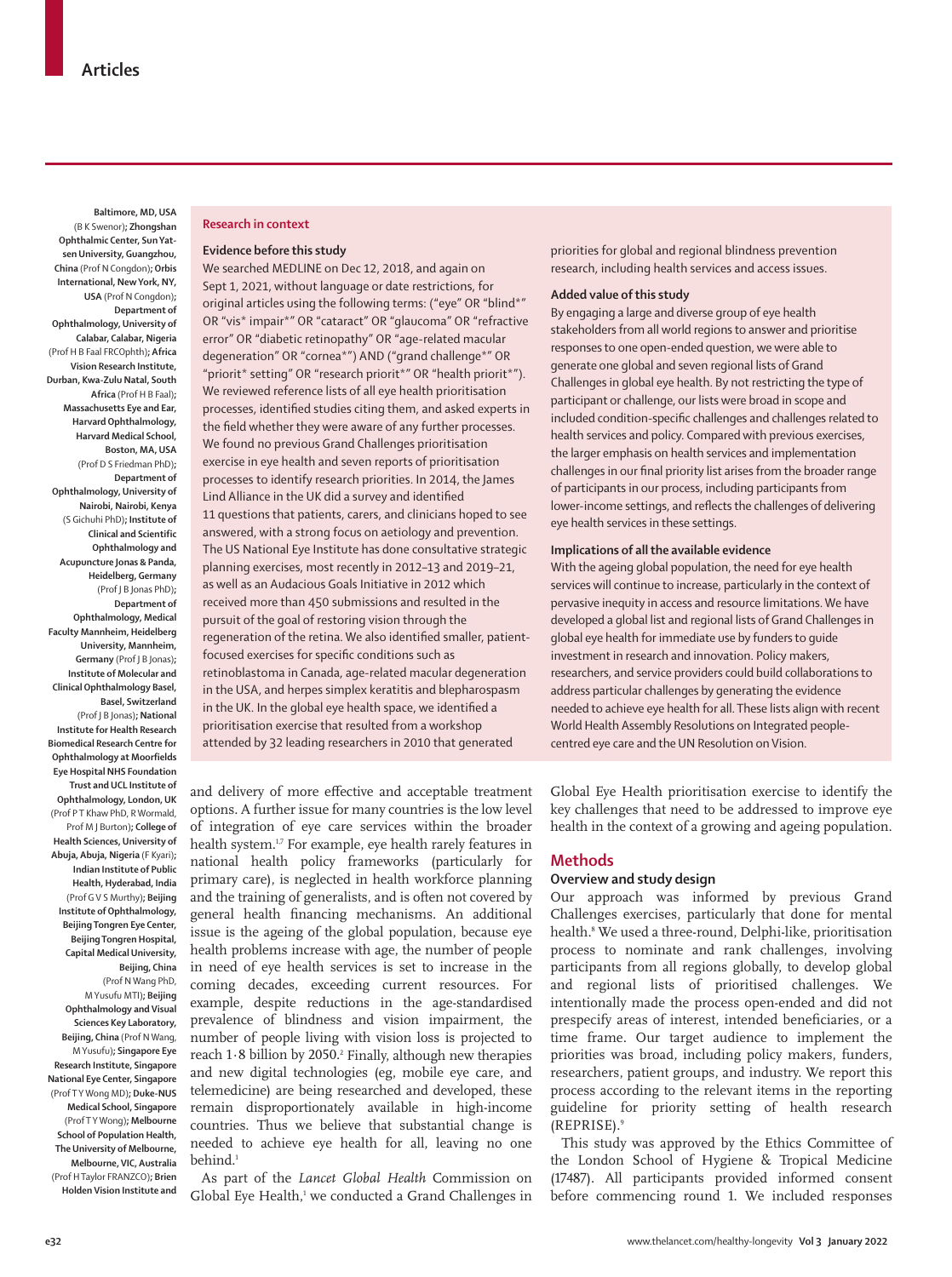from all participants who completed round 1. Those who also completed rounds 2 and 3 were invited to join the manuscript authorship group. No reimbursement was offered to participants. Detailed methods are in appendix 7 (pp 2–4).

# **Study management**

The Grand Challenges in Global Eye Health study was initiated by *The Lancet Global Health* Commission on Global Eye Health.1 A core team coordinated the study (JR, JRE, EH, NM, and MJB) and was responsible for coding and thematic analysis. A steering group was recruited, including leaders in the fields of clinical and public health ophthalmology, eye health services delivery, policy, and research. The 23 members of the steering group (including eight women and 15 men, nine of whom were from lowincome or middle-income countries and 14 from highincome countries) guided the overall process, including nomination of participants, questionnaire development, data synthesis, and reporting of results. Members of the steering group have been involved in other priority-setting processes. The process was carried out online between September, 2019, and April, 2020, using Qualtrics software (Qualtrics, 2019; Provo**,** UT, USA).

#### **Participant recruitment**

We used a purposive sampling technique to recruit participants from all seven Global Burden of Disease (GBD) super-regions (hereafter called regions: central Europe, eastern Europe, and central Asia; high-income; Latin America and the Caribbean; north Africa and the Middle East; south Asia; southeast Asia, east Asia, and Oceania; and sub-Saharan Africa) and across the full range of disciplines relevant to global eye health (including decision makers, researchers, advocates, programme implementers, clinicians, and patient groups). We aimed to recruit at least 30 people per region and to have gender parity in participation.

We used three strategies to identify and recruit participants, with a focus on identifying members of typically under-represented groups. First, commissioners nominated potential participants, considering geographical distribution and gender parity. Second, an open invitation to participate was sent via publications, organisational newsletters, and social media channels that reach eye health practitioners in all regions.<sup>10</sup> Finally, members of the steering group used their personal networks to identify organisations and individuals in regions where the target number of participants had not been met (ie, central Europe, eastern Europe, and central Asia; and North Africa and the Middle East).

# **Round 1: identification of challenges**

In round 1, to develop an initial list of priorities, we asked participants to answer one open-ended question: "What are the Grand Challenges in global eye health?"

A Grand Challenge was defined as a specific barrier, the removal of which would help to solve an important health problem. If successfully implemented, the intervention (or interventions) to address this Grand Challenge would have a high likelihood of feasibility for scaling up and impact.

Participants were invited to propose up to five Grand Challenges and to nominate ways in which each challenge could be addressed. Participants were encouraged to be as specific as possible. Round 1 was available in English, Chinese, French, and Spanish and ran for approximately 3 months, to enable recruitment of as many participants as possible.

In moving from round 1 to round 2, we used qualitative data analysis software (NVivo version 12.0; JR, JRE, EH, and NM) to categorise responses from round 1 into 21 subcategories, and organised them into four broad themes: eye conditions, health systems, patient-related factors, and research. Within each subcategory, we (JR, JRE, and EH) grouped similar responses and drafted a challenge to summarise the group. These challenges were reviewed for duplicates and clarity and consolidated into a draft list for round 2. This list was then reviewed by steering group members in two steps. In the first step, the original responses for each of the 21 separate categories were reviewed by at least two members (AF, DSF, EH, FK, GVSM, JCS, JBJ, MJB, NC, NM, RW, SG, and TYW) to see whether any of the original submissions had not been sufficiently captured or if there were unnecessary duplications in the proposed list. Feedback from this step resulted in further consolidation and additions. This shortened list was reviewed by six steering group members (BKS, HT, PTK, NC, SKW, and TYW), and further consolidated to a list of challenges for round 2, which was available in English, French and Spanish (all participants answering in Chinese in round 1 were able to complete subsequent rounds in English).

# **Round 2: prioritisation of challenges**

The consolidated list of challenges was presented in a random order to all participants and they were asked to select and rank the 20 challenges they considered the most important. For each participant, their top ranked challenge was allocated 20 points, their second ranked challenge 19 points, and so on; the remaining 65 challenges were not allocated any points. Participants were given approximately 3 weeks to complete round 2. After challenges were allocated points for each participant, the total number of points awarded to each challenge was summed, and challenges were then ranked (the challenge with the most points was given rank 1 and so on) to generate lists at the regional level (compiled from the results of respondents from each region) and global level (from all respondents). These lists were reviewed for clarity and overlapping concepts by the steering group, resulting in further amalgamation of some challenges.

#### **School of Optometry and Vision Science, UNSW, Sydney, NSW, Australia**  (Prof S Resnikoff PhD)

Correspondence to: Dr Jacqueline Ramke, International Centre for Eye Health, London School of Hygiene & Tropical Medicine, London, WC1E 7HT, UK **jacqueline.ramke@lshtm.ac.uk**

See **Online** for appendix 7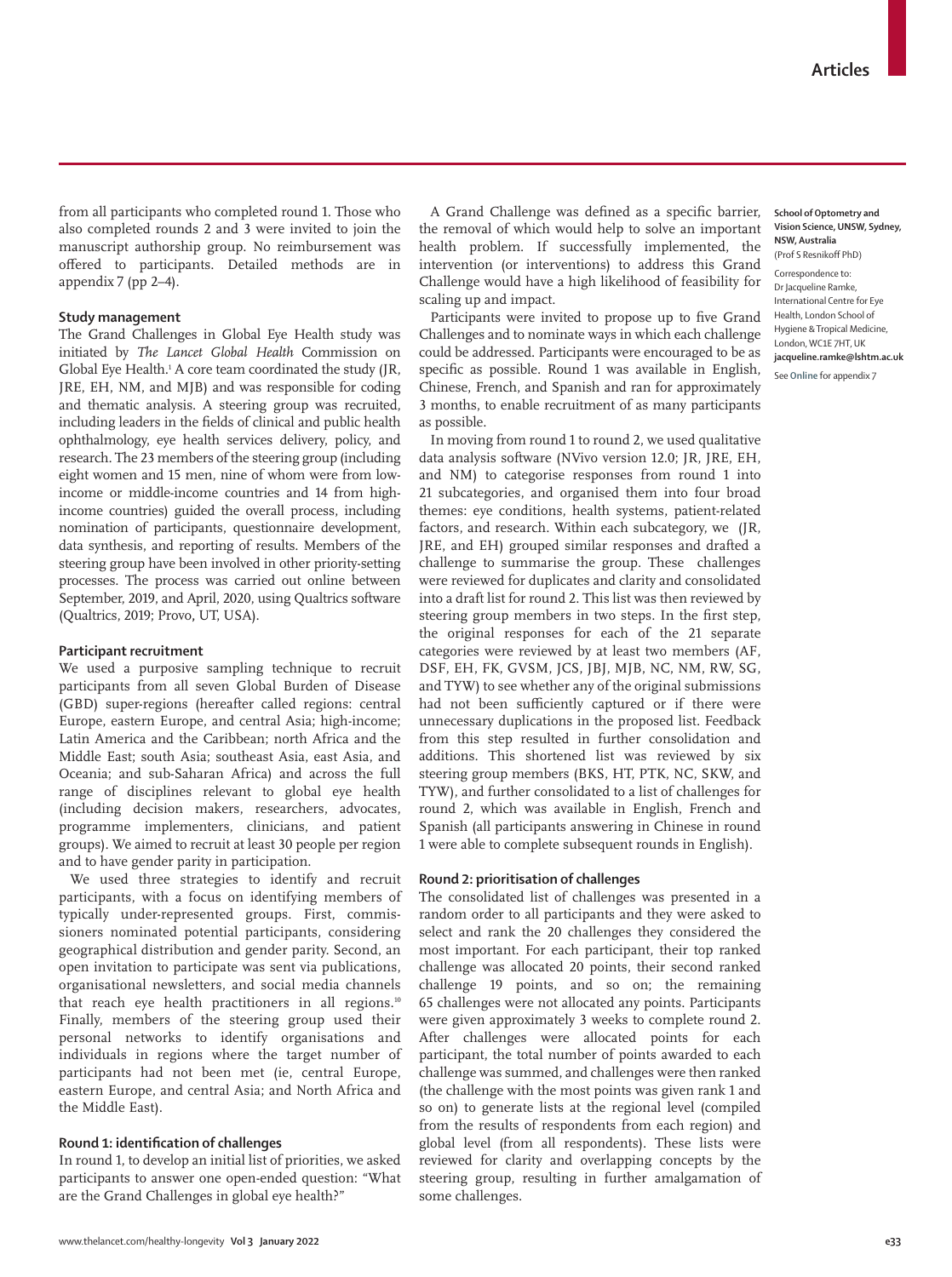## *Panel***: Ranking criteria**

## **Disease burden reduction**

To what extent would addressing this challenge reduce the overall burden of vision impairment and eye health disorders in the population?

## **Inequality reduction**

To what extent would addressing this challenge reduce inequalities in the magnitude of disease or access to care for vision impairment or eye health disorders?

#### **Immediacy of impact**

To what extent would addressing this challenge produce immediate changes in the magnitude of disease or access to care for vision impairment or eye health disorders? (High <1 year; moderate 1–3 years; low 4–10 years; or very low >10 years)

# **Feasibility**

To what extent is it practical and feasible to address this challenge (eg, in terms of resources needed, technical challenges to be overcome, and political support)?

#### **Round 3: ranking of challenges**

The 40 challenges ranked highest by all participants in round 2 (in the global level list) were presented to all participants in round 3. Additionally, for each region, any challenge ranked in the top 40 by that region's participants that was not in the global list was also presented to participants from that region. Hence, between 41 and 48 challenges were presented to participants in round 3 (by region) in a random order. In round 3, participants ranked the priority of each challenge against four criteria (disease burden reduction, inequality reduction, immediacy of impact, and feasibility), which are outlined in the panel, on a four-point scale: very low (1 point), low (2 points), moderate (3 points), or high (4 points). The average score for each of these criteria was calculated for each challenge within each region and globally. For each challenge globally and within each region, we calculated the average score across all four criteria; the challenge with the highest average score was given rank 1 and so on.

# **Final priority list of Grand Challenges**

No prioritisation approach can fully account for and integrate all potential ranking considerations of participants. To arrive at the final list of priority Grand Challenges globally and for each region, we first ranked challenges using two approaches: (1) round 2 results, which identified participants' overall priority challenges, and (2) round 3 results, which identified the priority challenges on the basis of the average scores across the four criteria.

We then integrated these two approaches by combining the ten highest-ranked challenges from each list and removing duplicates. We present the resulting list of priority challenges globally and for each region. Within each list, we highlight the five challenges that were ranked highest in round 3.

To account for any potential imbalance in the global list because of recruiting different numbers of participants from each region, we repeated the ranking process that was done after round 2, weighting for number of respondents and regional population.

To check for undue influence of participants from high-income country institutions identifying priorities for other regions in which they work but do not permanently reside, we identified the two regions with the highest proportion of non-residents and recalculated the ranks in round 3 after removing the high-income country participants and then compared the top ten ranked challenges generated by all participants for that region with the top ten challenges ranked by those participants from or permanently based in the region.

After completion of the process, when providing feedback on the final list and manuscript, we asked participants the extent to which they felt the final list of Grand Challenges was relevant to the intended stakeholders.

#### **Role of the funding source**

The funders had no role in the study design, data collection, data analysis, data interpretation, or writing of the report. Employees of these funders participated as panellists in a personal capacity.

## **Results**

328 participants who were nominated for inclusion completed round 1, of whom 277 (84%) went on to also complete rounds 2 and round 3. Our open invitation for participants yielded another 142 respondents in round 1, of whom 59 (42%) completed all three rounds. Round 1 was completed between Sept 1 and Dec 12, 2019, round 2 between Feb 26 and March 18, 2020, and round 3 between April 2 and April 25, 2020. Therefore, 470 individuals overall contributed Grand Challenge ideas in round 1, of whom 336 (71%) completed all three rounds.

Of 336 participants who completed all three rounds, 156 (46%) were women. Participants came from 118 countries (appendix 7 p 1), with all seven world regions represented (table 1). Almost half of participants who completed all three rounds indicated that their main geographical work focus was either sub-Saharan Africa (104 [31%] of 336) or high-income countries (58 [17%]); these two regions were also the leading regions of the institutions where participants worked. Participants had a broad range of disciplines, and 239 (71%) had some lived experience of at least one eye health problem requiring treatment.

The 3545 responses from round 1 were collated and, after subcategorisation, we identified 161 individual challenges (figure). After review for duplication, this list was consolidated into a first draft list of 112 challenges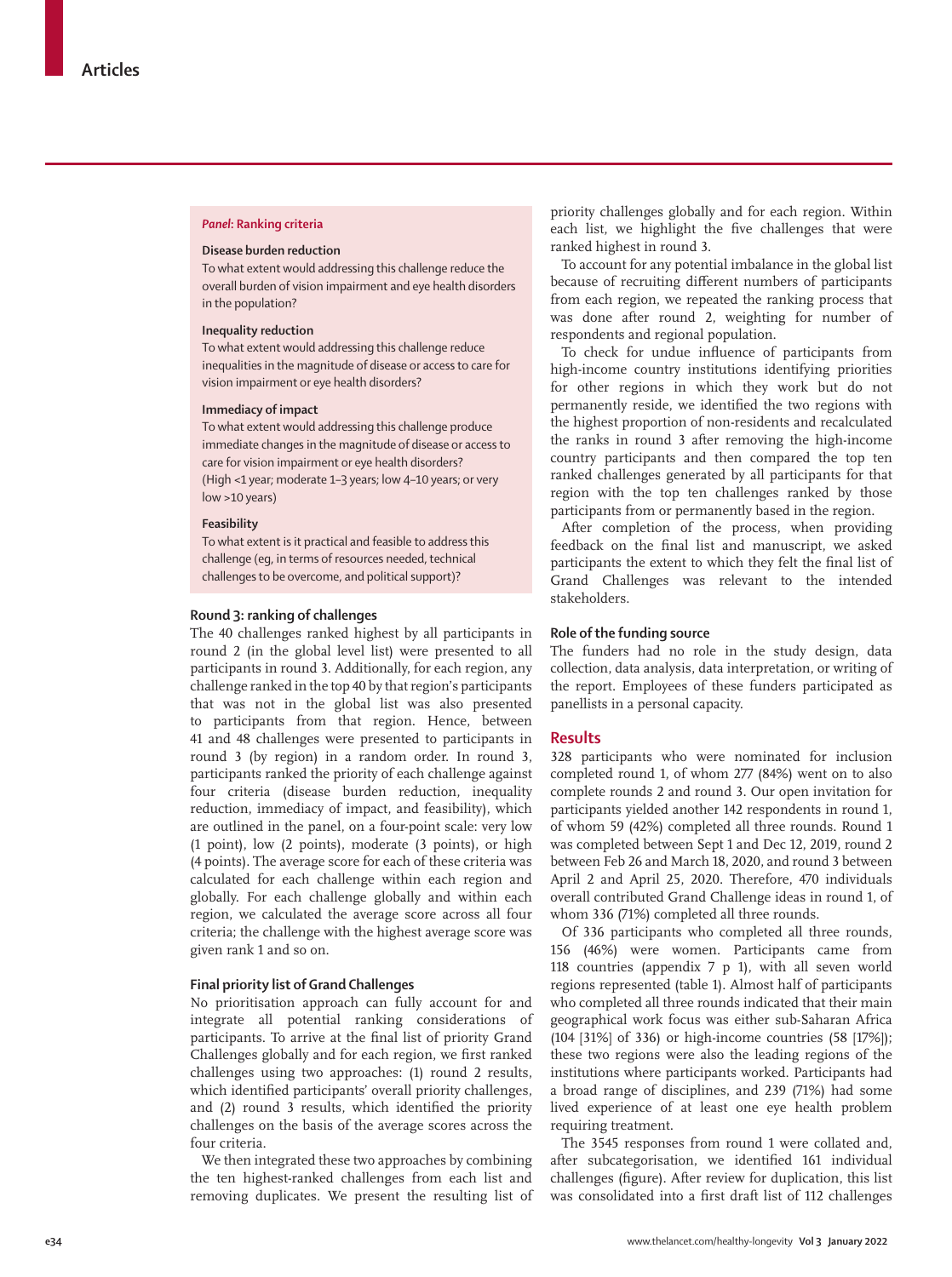|                                                                                                                                       | Nominated<br>challenges in<br>round 1 (n=470) | Completed all<br>three rounds<br>$(n=336)$ |  |
|---------------------------------------------------------------------------------------------------------------------------------------|-----------------------------------------------|--------------------------------------------|--|
| Sex                                                                                                                                   |                                               |                                            |  |
| Female                                                                                                                                | 208 (44%)                                     | 156 (46%)                                  |  |
| Male                                                                                                                                  | 262 (56%)                                     | 180 (54%)                                  |  |
| GBD super-region of main work*                                                                                                        |                                               |                                            |  |
| Sub-Saharan Africa                                                                                                                    | 146 (31%)                                     | 104 (31%)                                  |  |
| High-income                                                                                                                           | 74 (16%)                                      | 58 (17%)                                   |  |
| South Asia                                                                                                                            | 59 (13%)                                      | 44 (13%)                                   |  |
| Southeast Asia, east Asia, and<br>Oceania                                                                                             | 75 (16%)                                      | 42 (13%)                                   |  |
| Latin America and Caribbean                                                                                                           | 48 (10%)                                      | 35 (10%)                                   |  |
| North Africa and Middle East                                                                                                          | 40 (9%)                                       | 32 (10%)                                   |  |
| Central Europe, eastern Europe, and<br>central Asia                                                                                   | 28 (6%)                                       | 21 (6%)                                    |  |
| GBD super-region of institution*                                                                                                      |                                               |                                            |  |
| High-income                                                                                                                           | 177 (38%)                                     | 134 (40%)                                  |  |
| Sub-Saharan Africa                                                                                                                    | 104 (22%)                                     | 74 (22%)                                   |  |
| South Asia                                                                                                                            | 52 (11%)                                      | 37 (11%)                                   |  |
| Latin America and Caribbean                                                                                                           | 38 (8%)                                       | 27 (8%)                                    |  |
| North Africa and Middle East                                                                                                          | 37 (8%)                                       | 25 (7%)                                    |  |
| Southeast Asia, east Asia, and<br>Oceania                                                                                             | 40 (9%)                                       | 21 (6%)                                    |  |
| Central Europe, eastern Europe, and<br>central Asia                                                                                   | 22 (5%)                                       | 18 (5%)                                    |  |
| Main field of workt                                                                                                                   |                                               |                                            |  |
| Clinician or practitioner                                                                                                             | 200 (43%)                                     | 126 (38%)                                  |  |
| Management or leadership in eye<br>health                                                                                             | 116 (25%)                                     | 89 (26%)                                   |  |
| Clinical research                                                                                                                     | 94 (20%)                                      | 76 (23%)                                   |  |
| Eye health services research                                                                                                          | 90 (19%)                                      | 72 (21%)                                   |  |
| Education                                                                                                                             | 88 (19%)                                      | 68 (20%)                                   |  |
| Epidemiology                                                                                                                          | 64 (14%)                                      | 51 (15%)                                   |  |
| Implementing agency (including<br>non-governmental organisation)                                                                      | 58 (12%)                                      | 46 (14%)                                   |  |
| Health service policy or planning<br>(including Ministry of Health)                                                                   | 58 (12%)                                      | 44 (13%)                                   |  |
| Other research (vision science,<br>qenetic)                                                                                           | 37 (8%)                                       | 24 (7%)                                    |  |
| Advocacy, corporate sector, or<br>funder                                                                                              | 31(7%)                                        | 20 (6%)                                    |  |
| International institutions (eq, WHO,<br>Pan American Health Organization,<br>International Agency for the<br>Prevention of Blindness) | 25 (5%)                                       | 16 (5%)                                    |  |
| Patient group                                                                                                                         | 9(2%)                                         | 5(1%)                                      |  |
| Data are n (%). GBD=Global Burden of Disease Study. *List of countries available in                                                   |                                               |                                            |  |

appendix 7 (p 1). †Participants could nominate up to two fields of work, hence percentages will add up to more than 100%.

*Table 1:* **Characteristics of participants completing round 1 and all three rounds of the exercise**

and then further consolidated to a list of 85 challenges after review by the steering committee. This list of 85 challenges generated from round 1 are shown in appendix 7 (pp 5–7). During round 2, the list of challenges was further prioritised to a list of 40 challenges at the



*Figure:* **Summary of the process undertaken to identify the global and regional Grand Challenges in global eye health** \*Disease burden reduction, inequality reduction, immediacy of impact, and

feasibility (panel).

global level and a list of 41–48 challenges for each region (appendix 7 pp 15–16). Average scores of each criterion for each challenge and the ranking of challenges globally and for each region are shown in appendix 7 (pp 15–16). We found no difference in the global priorities selected in round 2 when we weighted the ranking process for the number of respondents from each region or when we weighted for the population of the region.

Following this process, 16 Grand Challenges were prioritised at the global level, which we grouped into four categories (table 2). There were six challenges on detection and treatment of conditions, including cataract, refractive error, glaucoma, diabetic retinopathy, services for children, and screening for early detection. Two further challenges focused on addressing shortages in human resources and five challenges involved other health service and policy factors, including strengthening policies, integration between levels of eye care and between eye care and other health services, strengthening the health information system, and ensuring budget allocation for eye care. Finally, three of the prioritised challenges focused on improving access to care and promoting equity, including strategies to target marginalised or under-served groups, reducing out-of-pocket costs, and improving access to and uptake of services for all. The challenges for cataract, refractive error, and child eye health were the five highest prioritised challenges globally, alongside targeting marginalised groups and reducing out-of-pocket costs.

Only four challenges were ranked in the top ten in both rounds 2 and 3, reflecting issues that are considered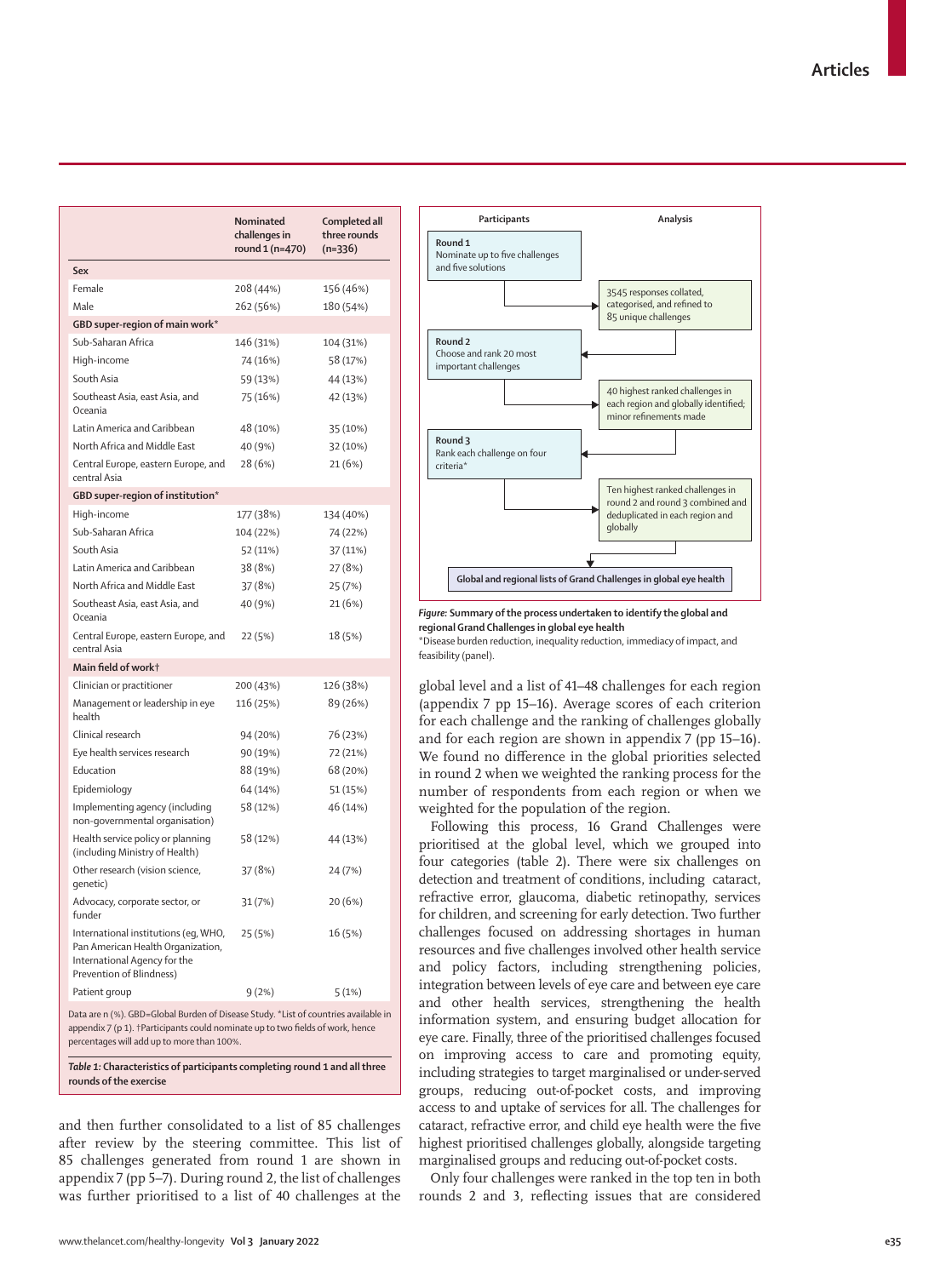|                                                                                                                                                                                                                                                                                                                                                                                                         | Round 2<br>rank | Round 3<br>rank |
|---------------------------------------------------------------------------------------------------------------------------------------------------------------------------------------------------------------------------------------------------------------------------------------------------------------------------------------------------------------------------------------------------------|-----------------|-----------------|
| Detection and treatment of conditions                                                                                                                                                                                                                                                                                                                                                                   |                 |                 |
| Develop models to encourage population demand and ensure access to accurate<br>refraction and affordable, good quality spectacles*                                                                                                                                                                                                                                                                      | 15              | 1               |
| Identify and implement strategies to improve the quality, productivity, equity, and<br>access of cataract services*                                                                                                                                                                                                                                                                                     | 27              | 2               |
| Improve child eye health: integrate evidence-based primary eye-care services for children<br>into general children's health services and ensure strong connections to secondary eye-<br>care services; develop and implement sustainable school eye health programmes,<br>including screening and management for refractive error and amblyopia, that are well<br>integrated within education services* | 2               | 3               |
| Develop and implement one-stop services for people with diabetes, through<br>integrating diabetic retinopathy screening services with general diabetes care and<br>developing robust systems to ensure ongoing follow-up and referral for assessment<br>and treatment                                                                                                                                   | 37              | 8†              |
| Develop and implement evidence-based, effective, sustainable, and context-relevant<br>screening and early detection strategies for eye conditions                                                                                                                                                                                                                                                       | 11              | 10              |
| Develop and implement effective, accessible, and inexpensive pathway approaches<br>for screening, diagnosing, monitoring, and managing glaucoma                                                                                                                                                                                                                                                         | 10              | 21              |
| Health services and policy                                                                                                                                                                                                                                                                                                                                                                              |                 |                 |
| Develop and implement evidence-based strategies for the effective integration of eye<br>health services between primary level and secondary and tertiary levels, improving<br>referral pathways; ensuring that there is recognition of those who need secondary<br>level care and that there is a timely, reliable, accessible, and affordable mechanism<br>connecting people to the care they need     | 4               | 7               |
| Develop and implement evidence-based strategies for the effective integration of eye<br>care at the primary care level and with other medical services (eq, child health, diabetes,<br>and non-communicable diseases services); ensuring that services are widely accessible,<br>affordable, and of high quality, meeting the primary eye care needs of the population                                  | 7               | 8†              |
| Ensure financing for eye health exists within national budgets and financing structures,<br>and increase the investment                                                                                                                                                                                                                                                                                 | 3               | 13              |
| Encourage governments to prioritise delivering integrated people-centred eye health<br>care services for Universal Health Coverage                                                                                                                                                                                                                                                                      | 1               | 16              |
| Strengthen the health information system for eye health within health facilities,<br>integrating them into national systems                                                                                                                                                                                                                                                                             | 9               | 34              |
| Access and equity                                                                                                                                                                                                                                                                                                                                                                                       |                 |                 |
| Develop and implement services that are designed to prioritise reaching marginalised or<br>vulnerable groups (eg, women, poor communities, Indigenous people, ethnic<br>minorities, people with disabilities, people in aged care, and people in prisons and<br>refugee camps) and people living in rural communities with quality, affordable eye<br>services*                                         | 5               | 4               |
| Develop and implement strategies that reduce out-of-pocket costs for those requiring<br>eye care who are unable to afford full-cost services (eq, subsidy, tiered pricing, and<br>insurance)*                                                                                                                                                                                                           | 25              | 5               |
| Develop and implement appropriately responsive programmes to increase the access to<br>and use of eye health services and treatment (eq, reduce barriers to accessing services<br>and increase demand through greater awareness of need and confidence in health care<br>provision)                                                                                                                     | 8               |                 |
| Human resource capacity                                                                                                                                                                                                                                                                                                                                                                                 |                 |                 |
| Increased support to geographical regions with particularly severe shortages in eye<br>health resources, by international bodies, professional bodies and colleges, and non-<br>governmental organisations                                                                                                                                                                                              | 38              | 6               |
| Strengthen leadership and public health expertise across all levels of eye health care<br>and ensure national level leadership has the ability to influence policy and resource<br>allocation (including strengthening regional and national professional bodies for eye<br>health practitioners)                                                                                                       | 6               | 28              |
| The rank from round 2 is from 85 challenges presented to all participants; the rank from round 3 is from<br>41–48 challenges presented to participants according to region. *The top five challenges ranked by disease-burden<br>reduction, impact on equity, immediacy of impact, and feasibility. +Tied score.                                                                                        |                 |                 |
| Table 2: Top 16 Grand Challenges in global eve health, prioritised via the Delphi method                                                                                                                                                                                                                                                                                                                |                 |                 |

conceptually important and promising in terms of reducing disease burden and inequality, and having immediacy of impact and feasibility. These were the challenges relating to child eye health, integration of eye health with other health services, integration of eye health across levels of care, and incorporating equity into the design of services (table 2).

We repeated the process used for the global list to generate a final list for each region to provide more context-specific priorities (appendix 7 pp 8–14). For example, improving cataract services was the only challenge included in both the top five challenges globally and in all regions, whereas strengthening diabetic retinopathy services was ranked in the top five challenges in three regions (north Africa and the Middle East; Latin America and Caribbean; and central Europe, eastern Europe, and central Asia) but not globally.

We checked the influence of high-income country participants prioritising challenges for a region in which they work but is not where they permanently reside. The two regions with the highest proportion of non-resident participants from high-income countries were southeast Asia, east Asia, and Oceania (21 [50%] of 42 participants completing all three rounds) and sub-Saharan Africa (30 [29%] of 104). When non-resident participants from high-income countries were removed from the responses for these regions, the top ten ranked challenges differed by only two challenges in southeast Asia, east Asia, and Oceania and by only one in sub-Saharan Africa (appendix 7 p 17).

Furthermore, participants were asked the extent to which they felt the final list of Grand Challenges was relevant to a range of stakeholders. Most of the 270 participants who responded considered the list to be either extremely or fairly relevant for policy makers (258 [96%]), funders (254 [94%]), researchers (252 [93%]), and service planners or managers (250 [93%]), while fewer participants considered it of the same relevance for service providers (225 [83%]), industry (212 [79%]), or people needing eye health services (199 [74%]).

# **Discussion**

To our knowledge this prioritisation process is the most geographically diverse consultation to date to identify a clear set of priorities to be addressed in global eye health. We engaged 336 people from 118 countries, representing a broad range of disciplines in eye health, including clinical practice, eye health services management, research and policy making, as well as lived experience of eye health problems.

The prioritised challenges are broad ranging, and consequently addressing them calls for different responses—including advocacy, coordinated action, and research—from stakeholders including patients, policy makers, researchers, funders, programme managers, and industry. We believe more research will be required to address most of the prioritised challenges (eg,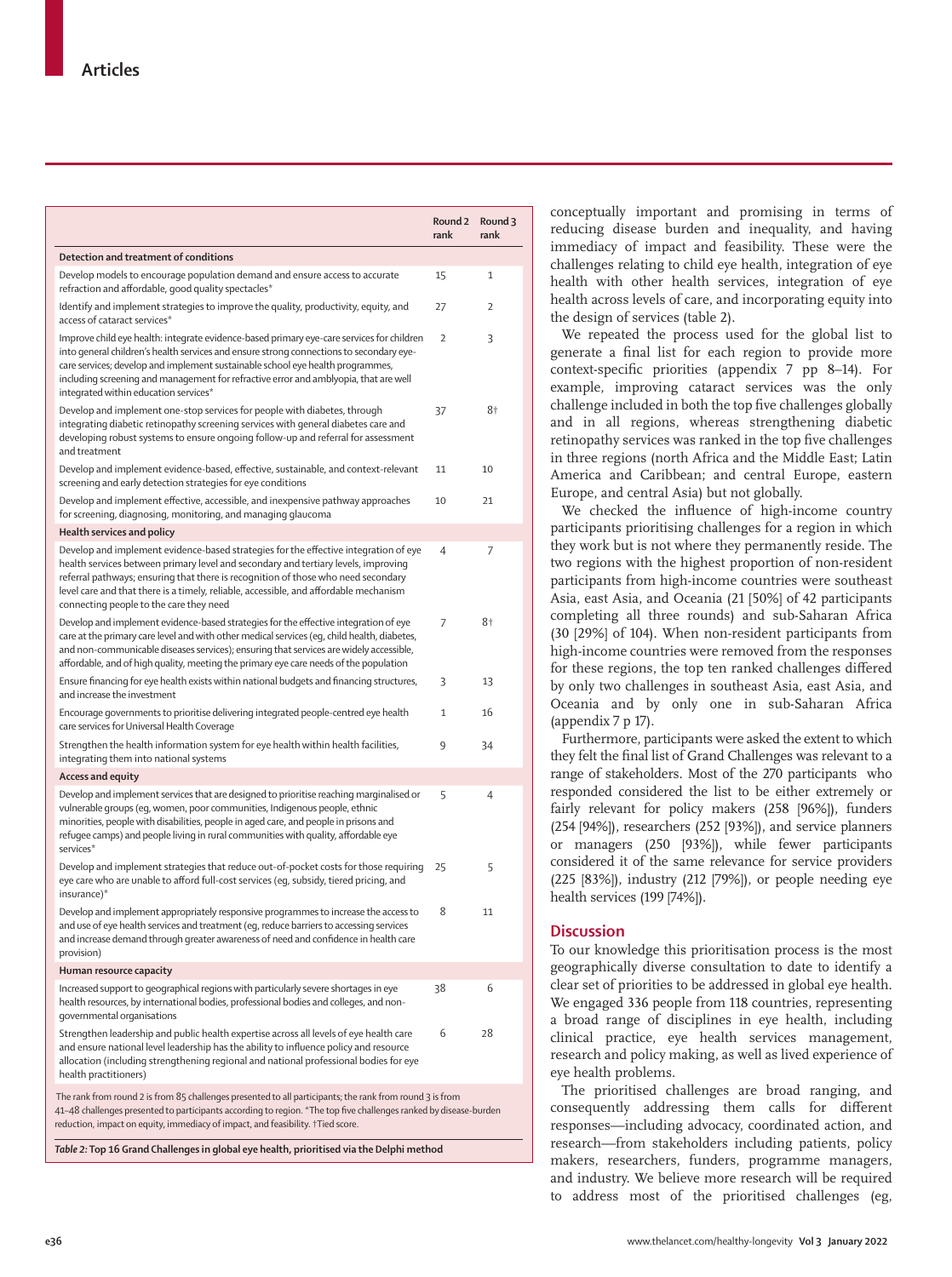treatment for glaucoma). Other challenges can be addressed using evidence-informed advocacy, such as ensuring financing for eye health within national budgets and strengthening leadership for eye health.

We believe the lists of prioritised challenges in global eye health presented in this study serve as a starting point for immediate action by researchers and research funders. As a follow-up to *The Lancet Global Health* Commission on Global Eye Health, we aim to use these Grand Challenges as the basis for a collaborative workshop to generate a research agenda and priority research questions for global eye health, and to establish collaboration opportunities and develop a strategy for periodic monitoring of progress regionally and globally. This process would provide an opportunity for consortia, networks, advocacy organisations, universities, and governments to organise their activities around one or more of the challenges. Furthermore, we call for research funders to use the challenges to guide their research investments. Our results can also be used for other priority-setting exercises, such as that underway by the Cochrane Eyes and Vision Group.<sup>11</sup>

An essential initial step is to identify the existing evidence (and corresponding gaps) for each challenge through high-quality evidence synthesis. We anticipate that the level of evidence across the challenges is variable, so a range of evidence synthesis approaches will be required. For example, several systematic or scoping reviews have been done to assess cataract services in terms of access, coverage, quality, and equity,<sup>12-14</sup> but not productivity. The number and quality of studies within these reviews vary greatly; a review that focused on equity was limited to low-income and middle-income countries and identified only two studies from rural China,<sup>13</sup> whereas a review that focused on global quality identified 143 studies, predominantly (65%) from high-income countries.12 By contrast, there is a scarcity of reviews or primary studies on refractive error services or integration of eye health, both of which are areas in need of urgent attention.

Several of the disease-focused and equity-relevant challenges could be explored through research within so-called implementation laboratories, wherein health system providers and researchers collaborate to embed rigorous research methods into initiatives to improve health care in defined populations to generate generalisable knowledge on what works, for whom, and under what circumstances.15,16 This approach might be particularly useful for cataract and refractive error services in low-income and middle-income countries, where effective service coverage rates are low.<sup>17,18</sup> Disparities are also evident within countries, with marginalised or under-served groups having worse access to good quality services,<sup>19</sup> even in high-income countries.20,21 Implementation research could be used to identify effective strategies to deliver the known efficacious treatments for cataract and refractive error to all who could benefit from them, including marginalised and under-served groups.

In contrast with cataract and refractive error, which have one-off treatments, glaucoma and diabetic retinopathy are chronic eye diseases that require early detection and treatment to avoid vision loss. For diabetic retinopathy, screening for early detection remains a key priority, and research into models of integrated care are needed, which could include testing the use of smartphone-based imaging and artificial intelligence-based image analysis.<sup>22,23</sup> Early detection for glaucoma is more complex and resource-intensive than for diabetic retinopathy, and more evidence is needed on the most effective treatment approaches, particularly in low-income and middleincome countries. Once these issues have been addressed, the focus could shift to implementation research to maximise service coverage.

Little research has been done that addresses health services and policy challenges for eye health, including integration, workforce issues, and sustainable financing.<sup>1,24</sup> To address this gap, research questions regarding health services and policy could be embedded within national research agenda that are aligned to eye health policies and plans.7,25 The upcoming roll-out of the package of eye-care interventions by WHO provides an opportunity to embed research questions on integration, health services, financing, and policy into a health system strengthening process.26

Previous processes undertaken to generate research priorities for eye health have some alignment with our results. In 2010, the International Agency for the Prevention of Blindness convened a workshop attended by 32 leading researchers in global eye health who generated priorities for global and regional research into blindness prevention.<sup>27</sup> This list has some overlap with the challenges we identified through our Delphi-like process, including health services and policy and access issues. In the UK, the James Lind Alliance undertook a prioritisation survey process in 2014 to ascertain research priorities from 2220 patients, carers, and clinicians.<sup>28</sup> The final priorities list included 12 separate eye conditions. In common with our findings was the inclusion of cataract, refractive error, glaucoma, and children's eye health among the top priorities. Our challenges align with some of the research needs outlined across the seven areas of emphasis in the 2021 Strategic Plan of the US National Eye Institute, particularly the area of public health and disparities.<sup>29</sup> Smaller patient-focused exercises have been done for specific conditions not included in our global list, such as retinoblastoma in Canada,<sup>30</sup> age-related macular degeneration in the USA,<sup>31</sup> and herpes simplex keratitis<sup>32</sup> and blepharospasm<sup>33</sup> in the UK.

A key strength of our process is the broad global engagement achieved, with participants from 118 (61%) of 195 countries and territories, with these regions representing 93% of the global population, and at least 20 people working in each region. Our multi-pronged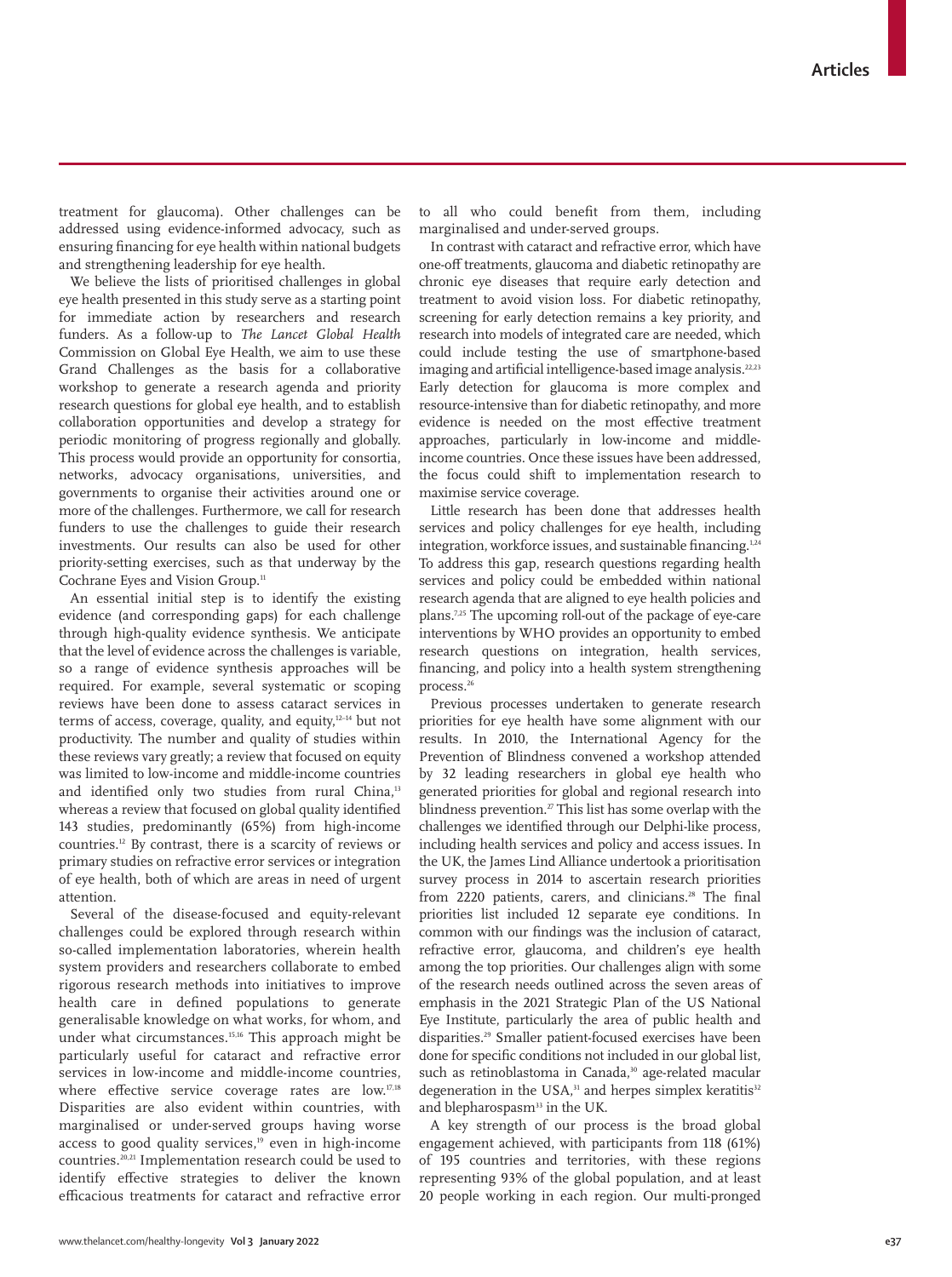recruitment strategy meant we reached a broad range of participants from all regions of the world, including from countries and disciplines not typically included in international networks and debates. This geographical diversity enabled us to extend the usual approach and generate lists of regional priorities in addition to the global list. A further extension of the usual Grand Challenges approach was retaining the top-ranking challenges after round 2 in the final prioritised list. This approach allowed us to retain those challenges considered conceptually important that perhaps do not have a direct link to disease reduction (eg, strengthening the health information system) or are not considered to have high immediacy (eg, establishing effective glaucoma treatment). Despite this approach, we recognise that the process we followed meant that rare conditions, which have a substantial impact on individuals and families, and essential elements of eye health services, such as rehabilitation services, are absent from the list.

We also recognise the limitations of our approach. First, few participants nominated "patient group" among their two main fields of work despite a high proportion indicating that they had experienced at least one eye health problem. This might reflect that the eye health problems of most participants were not severe or were being effectively managed, and the challenges prioritised might have differed had more participants with more severe eye health problems been included. Second, despite our efforts, some regions remained under-represented in our panel, which we might have overcome if we expanded the languages we used and explored and addressed other barriers to participation. Third, we acknowledge our regional lists were generated from participants who worked in each region rather than exclusively being from or permanently residing in the region. However, our analysis showed that the priorities identified by these participants were not meaningfully different from those participants from the region, confirming participants from high-income countries did not skew the perspective. Fourth, there was possible confirmation bias in the process of collating, categorising, and refining responses after round 1 and round 2. We attempted to mitigate this potential bias by having two members of the core team reviewing each coded item followed by two members of the steering group. Fifth, round 1 took place before the COVID-19 pandemic and so the new challenges to eye health arising as a result of the pandemic are missing from this list. Finally, we recognise that these processes often include a workshop to finalise the results, which was not feasible given the large number of participants involved. However, the list of prioritised challenges was shared with all participants and suggestions for implementation sought; these suggestions have been incorporated into this Article.

We have built on previous Grand Challenges exercises to engage several hundred people across all world regions. The resulting lists of global and regional priorities can be used by a broad range of stakeholders to guide investment and action to strengthen eye health services and work towards eye health for all. We believe this process has provided a framework for the highquality research that WHO called for in its World Report on Vision.7 This framework can be used by countries in their pursuit of integrated people-centred eye care, as endorsed at the World Health Assembly in 2020<sup>34</sup> and supported by the UN Resolution on Vision.<sup>35</sup>

#### **The Grand Challenges in Global Eye Health Study group**

*Afghanistan* Ahmad Shah Salam (Ministry of Public Health, Kabul), Qais Nasimee, Shabir ahmad Muez (Afghanistan Society of Ophthalmology, Kabul). *Antigua and Barbuda* Aubrey Webson (Ambassador to the United Nations). *Argentina* Ana G Palis (Instituto Universitario Hospital Italiano de Buenos Aires, Buenos Aires), Eduardo Mayorga (Hospital Universitario Austral, Buenos Aires). *Armenia* Naira Khachatryan (Yerevan). *Australia* Alicia J Jenkins, Himal Kandel (The University of Sydney, Sydney, NSW), Amanda Davis (International Agency for the Prevention of Blindness, Sydney, NSW), Anagha Joshi (Melbourne, VIC), Anthea Burnett, Aryati Yashadhana, Lisa Keay, Nicole A Carnt (UNSW, Sydney, NSW), Catherine L Jan, Robyn H Guymer (University of Melbourne, Melbourne, VIC), Fabrizio D'Esposito, S May Ho, Sarity Dodson (The Fred Hollows Foundation, Melbourne, VIC), Gerhard Schlenther (Royal Australian and New Zealand College of Ophthalmologists, Sydney, NSW), Gillian M Cochrane (Collaborative Vision, Melbourne, VIC), Katrina L Schmid, Shelley Hopkins (Queensland University of Technology, Brisbane, QLD), Mark D Daniell (Centre for Eye Research Australia, Melbourne, VIC), Timothy R Fricke (Brien Holden Vision Institute, Melbourne, VIC). *Austria* Jess Blijkers (Light for the World, Vienna). *Bangladesh* Ava Hossain (OSB Eye Hospital, Dhaka). *Bahrain* Ebtisam S K AlAlawi (The Eye Center, Manama). *Barbados* Nigel H Barker (Warrens Eye Care Centre, St Michael). *Bhutan* Indra P Sharma (JDW National Referral Hospital, Thimphu). *Bosnia and Herzegovina* Suzana Nikolic Pavljasevic (Eye Policlinic Public Health Centre, Tuzla). *Botswana* Pearl K Mbulawa (PMH/Diabetes Center, Gaborone). *Brazil* João M Furtado (University of São Paulo, São Paulo), Silvana A Schellini (State University of São Paulo - UNESP, São Paulo), Solange R Salomão (Universidade Federal de São Paulo, São Paulo). *Burkina Faso* Küssome Paulin Somda (Ministry of Health, Ouagadougou). *Cameroon* Bella Assumpta Lucienne (Ministry of Health, Yaounde). *Canada* Benoit Tousignant, Luigi Bilotto (Université de Montréal, Montréal, QC), Helen Dimaras (University of Toronto, Toronto, ON), Jayme R Vianna (Dalhousie University, Halifax, NS). *Chad* Jean-eudes Biao (Regional Office for Central Africa of the Organization for the Prevention of Blindness, Ndjamena). *Chile* Sergio R Munoz (Universidad de La Frontera, Temuco). *China* Min Wu (The Affiliated Hospital of Yunnan University, Kunming), Carol Y Cheung (The Chinese University of Hong Kong, Hong Kong Special Administrative Region). *Colombia* Sandra Talero (Instituto Barraquer de América, Bogota), Fernando Yaacov Pena (Universidad El Bosque, Bogota). *Costa Rica* Marisela Salas Vargas (Caja Costarricense del Seguro Social, San José). *Czech Republic* Pavel Rozsíval (Charles University, Prague). *Democratic Republic of the Congo* Jason Pithuwa Nirwoth (Aide-Vision, Goma). *Egypt* Gamal Ezz Elarab, Mohammad Shalaby (Magrabi Foundation, Cairo), Islam Elbeih (National Eye Center, Cairo). *Ethiopia* Alemayehu Woldeyes Tefera (Gofar Specialized Eye Clinic, Addis Ababa), Tsehaynesh Kassa (Addis Ababa). *Fiji* Harris M Ansari (Pacific Eye Institute, Suva). *France* Alain M Bron (University Hospital, Dijon). *Germany* Manfred Mörchen (Eye Center Mittelmosel, Bernkastel-Kues), Robert P Finger (University of Bonn, Bonn). *Ghana* Boateng Wiafe (Operation Eyesight Universal, Accra), Carl H Abraham (University of Cape Coast, Cape Coast), Gertrude Oforiwa Fefoame, Simon R Bush (Sightsavers, Accra), Kwame Yeboah Jr (Cape Coast Teaching Hospital, Cape Coast), Kwesi N Amissah-Arthur (University of Ghana, Accra). *Greece* Fotis Topouzis (Aristotle University of Thessaloniki, Thessaloniki). *Guatemala* Lucía Silva, Mariano Yee Melgar (Visualiza, Guatemala City). *Guyana* Anne O Orlina (Georgetown). *Hungary* Adrienne Csutak (University of Pécs, Pécs). *India* Anitha Arvind (Eye Care Centre,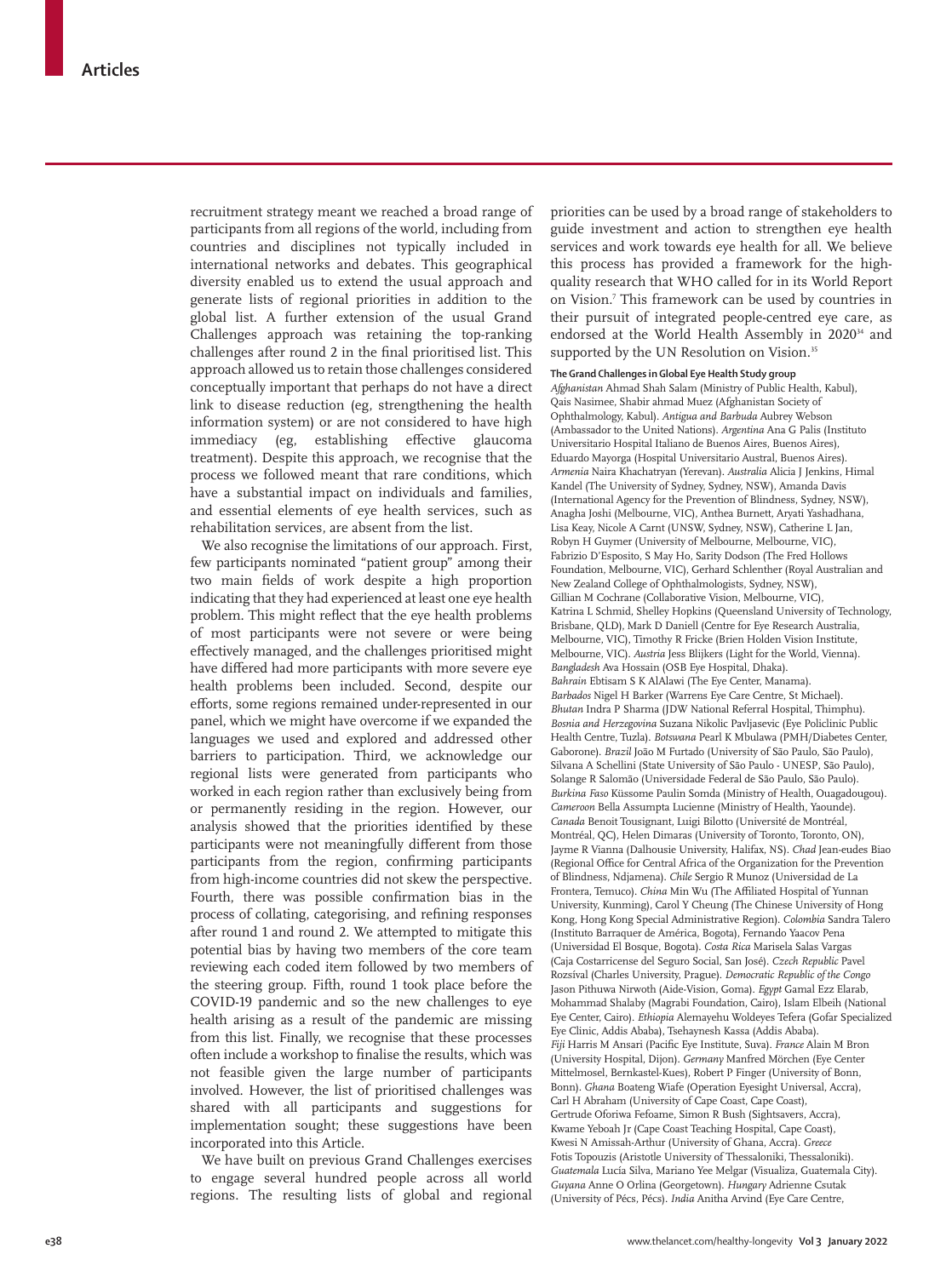Bangalore), Ashik Mohamed, Muralidhar Ramappa, Padmaja Kumari Rani, Rohit C Khanna, Srinivas Marmamula (L V Prasad Eye Institute, Hyderabad), Ashish Bacchav (Eknath Eye Hospital and Laser Centre, Thane), Bindiganavale R Shamanna (University of Hyderabad, Hyderabad), Damodar Bachani (John Snow India Private Limited, New Delhi), Elizabeth Kurian (Mission for Vision, Mumbai), Lingam Vijaya, Ronnie George (Sankara Nethralaya, Chennai), Mona Duggal (Chandigarh), Nagaraju Pamarthi (Sankara Eye Hospital, Bangalore), Phanindra Babu Nukella (VISION 2020: The Right to Sight-India, New Delhi), Rajdeep Das (Pailan College of Management and Technology, Jalpaiguri), Rajvardhan Azad (Indira Gandhi Institute of Medical Science, Patna, Bihar), Sandeep Buttan (Sightsavers, New Delhi), Sanil Joseph, Thulasiraj Ravilla (LAICO - Aravind Eye Care System, Madurai), Subeesh Kuyyadiyil (Sadguru Netra Chikitsalaya, Chitrakoot), Sucheta Kulkarni (PBMA's H V Desai Eye Hospital, Pune). *Indonesia* Aldiana Halim (Cicendo Eye Hospital, Bandung). *Iran* Elham Ashrafi, Seyed Farzad Mohammadi, Sare Safi (Tehran University of Medical Sciences, Tehran), Marzieh Katibeh (WHO Collaborating Centre for Eye Care and Prevention of Blindness, Tehran). *Israel* Ido Didi Fabian (Tel Aviv University, Tel Aviv), Michael Belkin (Sheba Medical Center, Tel Aviv University). *Italy* Francesco Bandello (Vita-Salute University, Milano). *Jamaica* Dawn Woo-Lawson (Kingston), Lizette Mowatt (University of the West Indies, Mona, Kingston 7). *Japan* Koichi Ono, Yoshimune Hiratsuka (Juntendo University, Tokyo), Ryo Kawasaki (Osaka University Hospital, Suita). *Jerusalem* David Dahdal (St John Eye Hospital Group). *Kenya* Alice Mwangi (Operation Eyesight, Nairobi), Anne M Karanu (Iten Hospital, Elgeyo Marakwet), Dan Kiage (Kisii Eye Hospital, Kisii), Dorothy M Mutie (Kenya Medical Training College, Nairobi), Faith Masila (Kikuyu Hospital, Kiambu), Jane A Ohuma (The Fred Hollows Foundation, Nairobi), Michael Gichangi (Ministry of Health, Nairobi), Rebecca Oenga (Department of Health, Kajiado County). *Kyrgyzstan* Aselia Abdurakhmanova (The Red Crescent Society of Kyrgyzstan, Bishkek). *Latvia* Guna Laganovska (Riga Stradins University, Riga). *Liberia* Niranjan K Pehere (L V Prasad Eye Institute-Liberia Eye Center, Monrovia). *Madagascar* Hoby Lalaina Randrianarisoa (CHU-JRA, Antananarivo). *Mali* Seydou Bakayoko (Institute of Tropical Ophthalmology of Africa, Bamako), Sidi Mohamed Coulibaly (Consultant Organization for the Prevention of Blindness, Bamako). *Malaysia* Effendy Bin Hashim (Hospital Pulau Pinang, Penang). *Mexico* Van C Lansingh (Help Me See, Queretaro). *Moldova* Ala Paduca (Nicolae Testemitanu State University of Medicine and Pharmacy, Chisinau), Tatiana Ghidirimschi (SUMPh Nicolae Tetstemitanu, Chisinau), Rodica Sevciuc (Institute of Emergency Medicine). *Mongolia* Chimgee Chuluunkhuu (Orbis, Ulaanbaatar). *Morocco* Jaouad Hammou (Ministry of Health, Rabat). *Mozambique* Margarida Chagunda (Ministry of Health, Maputo). *Nepal* Pradeep Bastola (Chitwan Medical College, Chitwan), Parami Dhakhwa (Seva Foundation, Kathmandu), Reeta Gurung (Tilganga Institute of Ophthalmology, Kathmandu), Sailesh Kumar Mishra (Nepal Netra Jyoti Sangh, Kathmandu), Sudarshan Khanal (Better Vision Foundation, Kathmandu), Yuddha Sapkota (IAPB-South East Asia, Kathmandu). *Netherlands* Jan E E Keunen (Radboud University Medical Center, Nijmegen). *New Zealand* Joanna M Black, Lisa M Hamm, Robert J Jacobs, Stuti L Misra (University of Auckland, Auckland), Neil Murray (Rotorua Eye Clinic, Rotorua). *Nigeria* Ada Aghaji, Nkechinyere J Uche (University of Nigeria, Enugu), Adeyemi T Adewole (University College Hospital, Ibadan), Amina H Wali (National Eye Center, Kaduna), Caleb Mpyet (University of Jos, Jos), Chike Emedike, Chinomso Chinyere (Landmark University, Omu-Aran), Dennis G Nkanga (University of Calabar, Calabar), Funmilayo J Oyediji (Abubakar Tafawa Balewa University Teaching Hospital, Bauchi), Henrietta I Monye (University College Hospital, Ibadan), Nasiru Muhammad (Usmanu Danfodiyo University Teaching Hospital, Sokoto), Oluwaseun O Awe (Obafemi Awolowo University, Ile-Ife), Oteri E Okolo (Federal Ministry of Health, Abuja), Stella N Onwubiko (University of Nigeria Teaching Hospital Ituku-Ozalla, Enugu). *Pakistan* Haroon R Awan (Independent Consultant, Islamabad), Sumrana Yasmin (Sightsavers, Islamabad), Yousaf Jamal Mahsood (Khyber Girls Medical College, Peshawar). *Paraguay* Miriam R Cano (Ministry of Public Health and Social Welfare, Asunción). *Peru* Alberto Lazo Legua (Asociacion Civil Divino Niño Jesus, Lima). *Poland* Andrzej Grzybowski (Foundation for Ophthalmology Development, Poznan). *Portugal* Helena P Filipe (Lisbon),

João Barbosa-Breda (University of Porto, Porto), Raúl A R C Sousa (Association of Licensed Optometry Professionals, Porto). *Romania* Cristina Elena Nitulescu (Emergency Children's Hospital "Marie S Curie", Bucharest). *Russia* Mukharram M Bikbov (Ufa Eye Research Institute, Ufa). *Rwanda* Gatera Fiston Kitema (University of Rwanda, Kigali), Wanjiku Mathenge (Rwanda International Institute of Ophthalmology). *Saudi Arabia* Rajiv B Khandekar (King Khaled Eye Specialist Hospital, Riyadh). *Senegal* Papa Amadou Ndiaye (Dakar Cheikh Anta Diop University, Dakar). *Sierra Leone* Lloyd C M Harrison-Williams (Ministry of Health and Sanitation, Freetown). *South Africa* Daniel Etya'ale (University of Capetown, Cape Town), Lene Øverland (Population Services International, Johannesburg). *South Korea* Sangchul Yoon (Yonsei University, Seoul). *Spain* J Carlos Pastor (University of Valladolid, Valladolid). *Sri Lanka* Asela P Abeydeera (Association of Community Ophthalmologists of Sri Lanka, Colombo). *Saint Lucia* Denise Godin (Saint Lucia Blind Welfare Association, Castries). *Switzerland* Andreas J Kreis, Gabriele Thumann, Karl Blanchet (University of Geneva, Geneva), Andreas Mueller (World Health Organization, Geneva), Brigitte Mueller, Fortunat Büsch (Swiss Red Cross, Bern), Michelle Sylvanowicz (Bayer Consumer Care, Basel). *Taiwan* Shwu-Jiuan Sheu (Kaohsiung Medical University Hospital, Kaohsiung). *Tanzania* Elizabeth Andrew Kishiki, Robert Geneau (Kilimanjaro Centre For Community Ophthalmology, Moshi), Karin M Knoll (KCMC, Moshi). *Thailand* Paisan Ruamviboonsuk (Rajavithi Hospital, Bangkok). *Togo* Komi Balo (University of Lomé, Lomé). *Trinidad and Tobago* Nigel A St Rose (Island Eyes, St Joseph). *Tunisia* Amel Meddeb Ouertani (Clinique Ophtalmologique de Tunis), Moncef Khairallah (University of Monastir, Monastir). *Turkey* Bayazit Ilhan (University of Health Sciences Ministry of Health, Ankara), Cagatay Caglar (Hitit University, Corum), Kadircan H Keskinbora (Istanbul), Mehmet Numan Alp (University of Health Sciences, Ankara), Muhammed Batur (Yuzuncu Yil University, Van), Pinar Aydin O'Dwyer (Private Eye Clinic, Ankara). *Uganda* Dennis M Ondeyo (Georgina Eye Clinic, Kampala), Simon Arunga (Mbarara University Of Science And Technology, Mbarara). *United Arab Emirates* Mansur Rabiu (Noor Dubai Foundation, Dubai Health Authority, Dubai). *UK* Alastair K Denniston (University Hospitals Birmingham NHS Foundation Trust, Birmingham), Andrew Bastawrous, Clare E Gilbert, Covadonga Bascaran, Daksha Patel, Heiko Philippin, Islay Mactaggart, John C Buchan, Justine H Zhang, Marcia Zondervan, Nick Astbury, Priya Morjaria, Victor H Hu, William H Dean (London School of Hygiene & Tropical Medicine, London), Andrew Cooper (Vision Catalyst Fund, London), Andrew F Smith, Tasanee Braithwaite (King's College London, London), Augusto Azuara-Blanco, Noemi Lois, Neil Kennedy, Prabhath Piyasena, Tunde Peto (Queen's University Belfast, Belfast), Christin Henein, Sobha Sivaprasad, Winifred Nolan (Moorfields Eye Hospital, London), Donna O'Brien, Matt Broom (SeeAbility, Epsom), Helen Burn (Stoke Mandeville Hospital, Aylesbury), Iain Jones, Imran A Khan, Kolawole Ogundimu (Sightsavers, Haywards Heath), Ian E Murdoch, Pearse A Keane (University College London, London), John G Lawrenson, Pete R Jones (University of London, London), Judith Stern, Peter Holland (International Agency for the Prevention of Blindness, London), Maria Teresa Sandinha (Royal Liverpool University Hospital, Liverpool), Nicholas A V Beare, Philip I Burgess (University of Liverpool, Liverpool), Ronnie Graham (Vision Aid Overseas), Shahina Pardhan (Anglia Ruskin University, Cambridge), Jennifer M Burr (University of St Andrews, St Andrews). *USA* Ana Bastos de Carvalho (University of Kentucky College of Medicine, Lexington, KY), Ashlie Bernhisel (Moran Eye Center, Salt Lake City, UT), Cassandra L Thiel (NYU Langone Health, New York, NY), Jeremy D Keenan (University of California, San Francisco, CA), John H Kempen (Massachusetts Eye and Ear, Boston, MA), Joshua R Ehrlich (University of Michigan, Ann Arbor, MI), Lee Nasehi (VisionServe Alliance, St Louis, MO), Megan E Collins (Johns Hopkins School of Medicine, Baltimore, MD), Oscar J Mujica (Pan American Health Organization. Washington, DC), Ramona Bashshur (Eversight, Ann Arbor, MI), Sandra S Block (Illinois College of Optometry, Chicago, IL), Tiziana Cogliati (National Eye Institute, National Institutes of Health, Bethesda, MD), Suzanne S Gilbert (Seva Foundation, Berkeley, CA), Victoria M Sheffield (International Eye Foundation, Alexandria, VA). *Zimbabwe* Michael A Kwarteng (Bindura University of Science Education, Bindura), Raizza A T Rambacal (Parirenyatwa Group of Hospitals, Harare), Ute Dibb (Council for the Blind, Norton).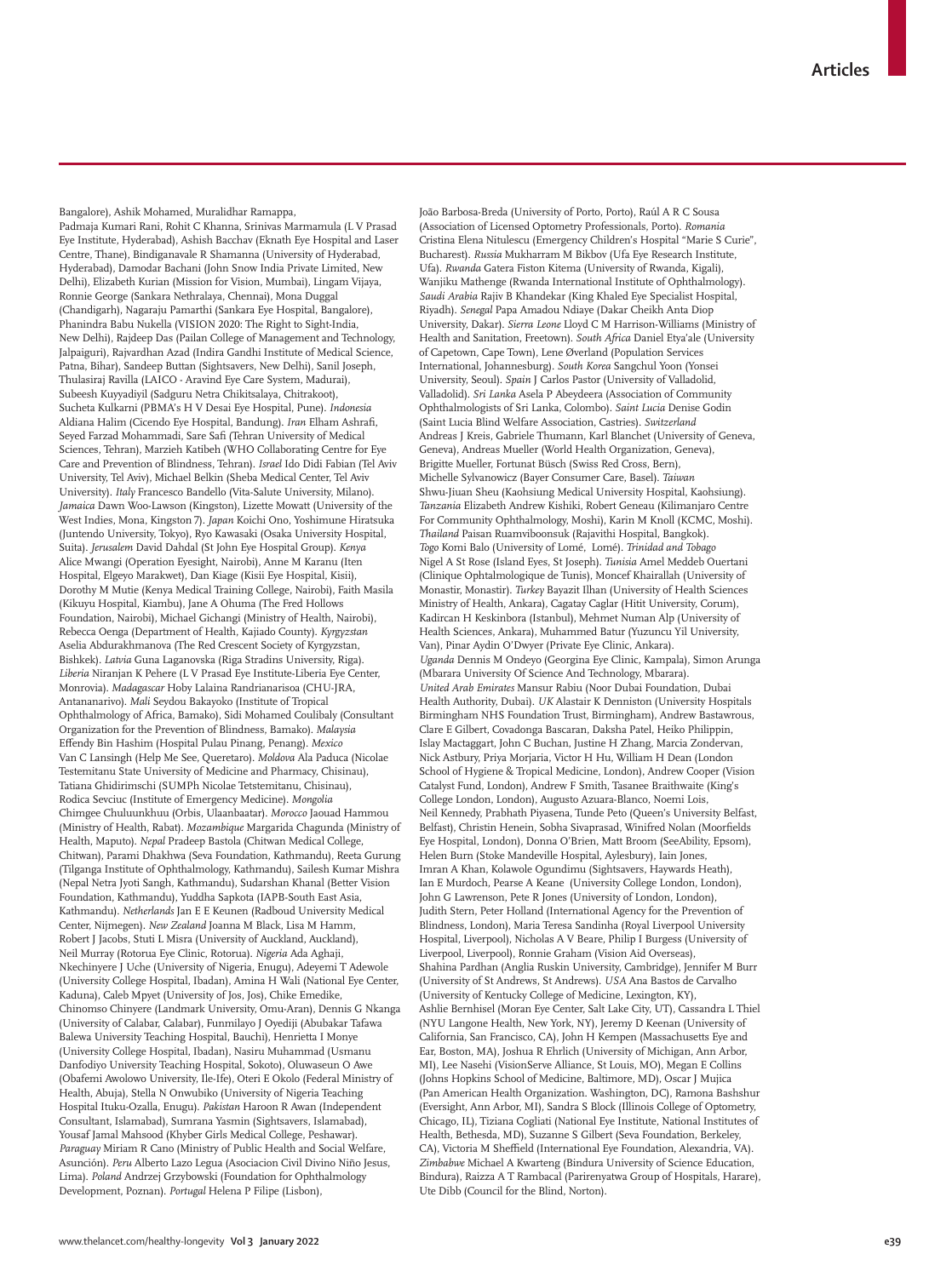#### **Contributors**

JR contributed to the methods, data curation, formal analysis, project administration, and writing of the original draft. JRE, EH, NM contributed to the methods, formal analysis, and review and editing of the manuscript. MJB contributed to conceptualisation, funding acquisition, methodology, formal analysis, and review and editing of the manuscript. JCS, SR, and MY contributed to project administration, data validation, and review and editing of the manuscript. BKS, NC, HBF, AF, DSF, SG, JBJ, PTK, FK, GVSM, NW, TYW, RW, HT, and SKW contributed to data validation and review and editing of the manuscript. JR, JRE, and MJB had access to and verified the data reported in manuscript. The corresponding author had full access to all of the data and the final responsibility to submit for publication.

#### **Declaration of interests**

MJB reports grants (in support of the work of the *Lancet* Global Health Commission) from The Wellcome Trust, The Queen Elizabeth Diamond Jubilee Trust, Sightsavers, The Fred Hollows Foundation, The British Council for the Prevention of Blindness, Moorfields Eye Charity, The Seva Foundation, and Christian Blind Mission during the conduct of the study. NC reports personal fees from Belkin Vision. DSF reports personal fees from W L Gore, Bausch and Lomb, Life Biosciences, Thea, and iDx outside of the submitted work; and is a member of the Board of Orbis International. TYW reports grants from Allergan, Bayer, Boehringer Ingelheim, Eden Ophthalmic, Genentech, Iveric Bio, Merck, Novartis, Oxurion (formerly ThromboGenics), Roche, Samsung, Shanghai Henlius, Zhaoke Pharmaceutical, and Aldropika Therapeutics, and is co-founder of start-up companies Plano and EyRiS. PTK reports stockholding for Radiance Therapeutics and Optceutics; personal fees from Aerie, Alcon, AstraZeneca, Bausch + Lomb, Genetech, Novartis, Pfizer, and Sanofi-Aventis outside of the submitted work; being a board member of Moorfields Eye Hospital; and having a patent pending for Biochannel Device. HT reports leadership roles for the International Council of Ophthalmology and the Ophthalmology Foundation (unpaid roles). SKW reports board membership (unpaid) of Christian Blind Mission-USA. All other authors declare no competing interests.

#### **Data sharing**

Data generated during this process are included in the manuscript and appendix.

#### **Acknowledgments**

The *Lancet Global Health* Commission on Global Eye Health is supported by The Queen Elizabeth Diamond Jubilee Trust, Moorfields Eye Charity (grant number GR001061), National Institute for Health Research Moorfields Biomedical Research Centre, Wellcome Trust, Sightsavers, The Fred Hollows Foundation, the Seva Foundation, and British Council for the Prevention of Blindness and Christian Blind Mission. MJB is supported by the Wellcome Trust (207472/Z/17/Z). JR's position at the University of Auckland is funded by the Buchanan Charitable Foundation, New Zealand.

Editorial note: the *Lancet* Group takes a neutral position with respect to territorial claims in published maps and institutional affiliations.

#### **References**

- 1 Burton MJ, Ramke J, Marques AP, et al. *The Lancet* Global Health Commission on Global Eye Health: vision beyond 2020. *Lancet Glob Health* 2021; **9:** e489–551.
- 2 Bourne R, Steinmetz JD, Flaxman S, et al. Trends in prevalence of blindness and distance and near vision impairment over 30 years: an analysis for the Global Burden of Disease Study. *Lancet Glob Health* 2021; **9:** e130–43.
- 3 Assi L, Chamseddine F, Ibrahim P, et al. A global assessment of eye health and quality of life: a systematic review of systematic reviews. *JAMA Ophthalmol* 2021; **139:** 526–41.
- Ehrlich JR, Ramke J, Macleod D, et al. Association between vision impairment and mortality: a systematic review and meta-analysis. *Lancet Glob Health* 2021; **9:** e418–30.
- 5 Zhang JH, Ramke J, Mwangi N, et al. Global eye health and the sustainable development goals: protocol for a scoping review. *BMJ Open* 2020; **10:** e035789.
- 6 Adelson JD, Bourne RR, Briant PS, et al. Causes of blindness and vision impairment in 2020 and trends over 30 years, and prevalence of avoidable blindness in relation to VISION 2020: the Right to Sight: an analysis for the Global Burden of Disease Study. *Lancet Glob Health* 2021; **9:** e144–60.
- 7 WHO. World report on vision. Geneva: World Health Organization, 2019.
- 8 Collins PY, Patel V, Joestl SS, et al. Grand challenges in global mental health. *Nature* 2011; **475:** 27–30.
- 9 Tong A, Synnot A, Crowe S, et al. Reporting guideline for priority setting of health research (REPRISE). *BMC Med Res Methodol* 2019; **19:** 243.
- Ramke J, Faal H, Burton M. Take part in the Grand Challenges in Global Eye Health study. *Community Eye Health* 2019; **32:** 36.
- 11 Evans JR, Gordon I, Lawrenson JG, et al. Identifying priority review questions for Cochrane Eyes and Vision: protocol for a priority setting exercise. *BMJ Open* 2021; **11:** e046319.
- 12 Yoshizaki M, Ramke J, Zhang JH, et al. How can we improve the quality of cataract services for all? A global scoping review. *Clin Exp Ophthalmol* 2021; **49:** 672–85.
- Ramke J, Petkovic J, Welch V, et al. Interventions to improve access to cataract surgical services and their impact on equity in low- and middle-income countries. *Cochrane Database Syst Rev* 2017; **11:** CD011307.
- 14 Mailu EW, Virendrakumar B, Bechange S, Jolley E, Schmidt E. Factors associated with the uptake of cataract surgery and interventions to improve uptake in low- and middle-income countries: a systematic review. *PLoS One* 2020; **15:** e0235699.
- 15 Ramke J, Evans JR, Gilbert CE. Reducing inequity of cataract blindness and vision impairment is a global priority, but where is the evidence? *Br J Ophthalmol* 2018; **102:** 1179–81.
- 16 Ivers NM, Grimshaw JM. Reducing research waste with implementation laboratories. *Lancet* 2016; **388:** 547–48.
- 17 McCormick I, Mactaggart I, Bastawrous A, Burton MJ, Ramke J. Effective refractive error coverage: an eye health indicator to measure progress towards universal health coverage. *Ophthalmic Physiol Opt* 2020; **40:** 1–5.
- 18 Ramke J, Gilbert CE, Lee AC, Ackland P, Limburg H, Foster A. Effective cataract surgical coverage: an indicator for measuring quality-of-care in the context of Universal Health Coverage. *PLoS One* 2017; **12:** e0172342.
- Ramke J, Kyari F, Mwangi N, Piyasena M, Murthy G, Gilbert CE. Cataract services are leaving widows behind: examples from national cross-sectional surveys in Nigeria and Sri Lanka. *Int J Environ Res Public Health* 2019; **16:** 3854.
- 20 Foreman J, Xie J, Keel S, Taylor HR, Dirani M. Treatment coverage rates for refractive error in the National Eye Health survey. *PLoS One* 2017; **12:** e0175353.
- Keel S, Xie J, Foreman J, Taylor HR, Dirani M. Population-based assessment of visual acuity outcomes following cataract surgery in Australia: the National Eye Health Survey. *Br J Ophthalmol* 2018; **102:** 1419–24.
- 22 Gunasekeran DV, Ting DSW, Tan GSW, Wong TY. Artificial intelligence for diabetic retinopathy screening, prediction and management. *Curr Opin Ophthalmol* 2020; **31:** 357–65.
- 23 Wintergerst MWM, Jansen LG, Holz FG, Finger RP. Smartphonebased fundus imaging-where are we now? *Asia Pac J Ophthalmol (Phila)* 2020; **9:** 308–14.
- du Toit R, Faal HB, Etya'ale D, et al. Evidence for integrating eye health into primary health care in Africa: a health systems strengthening approach. *BMC Health Serv Res* 2013; **13:** 102.
- Ramke J, Zwi AB, Silva JC, et al. Evidence for national universal eve health plans. *Bull World Health Organ* 2018; **96:** 695–704.
- Keel S, Evans JR, Block S, et al. Strengthening the integration of eye care into the health system: methodology for the development of the WHO package of eye care interventions. *BMJ Open Ophthalmol* 2020; **5:** e000533.
- 27 International Agency for the Prevention of Blindness. Workshop report: a VISION 2020 workshop on research for global blindness prevention. International Agency for the Prevention of Blindness, 2010. https://www.iapb.org/learn/resources/vision-2020-workshopon-research-for-global-blindness-prevention/ (accessed Sept 1, 2021).